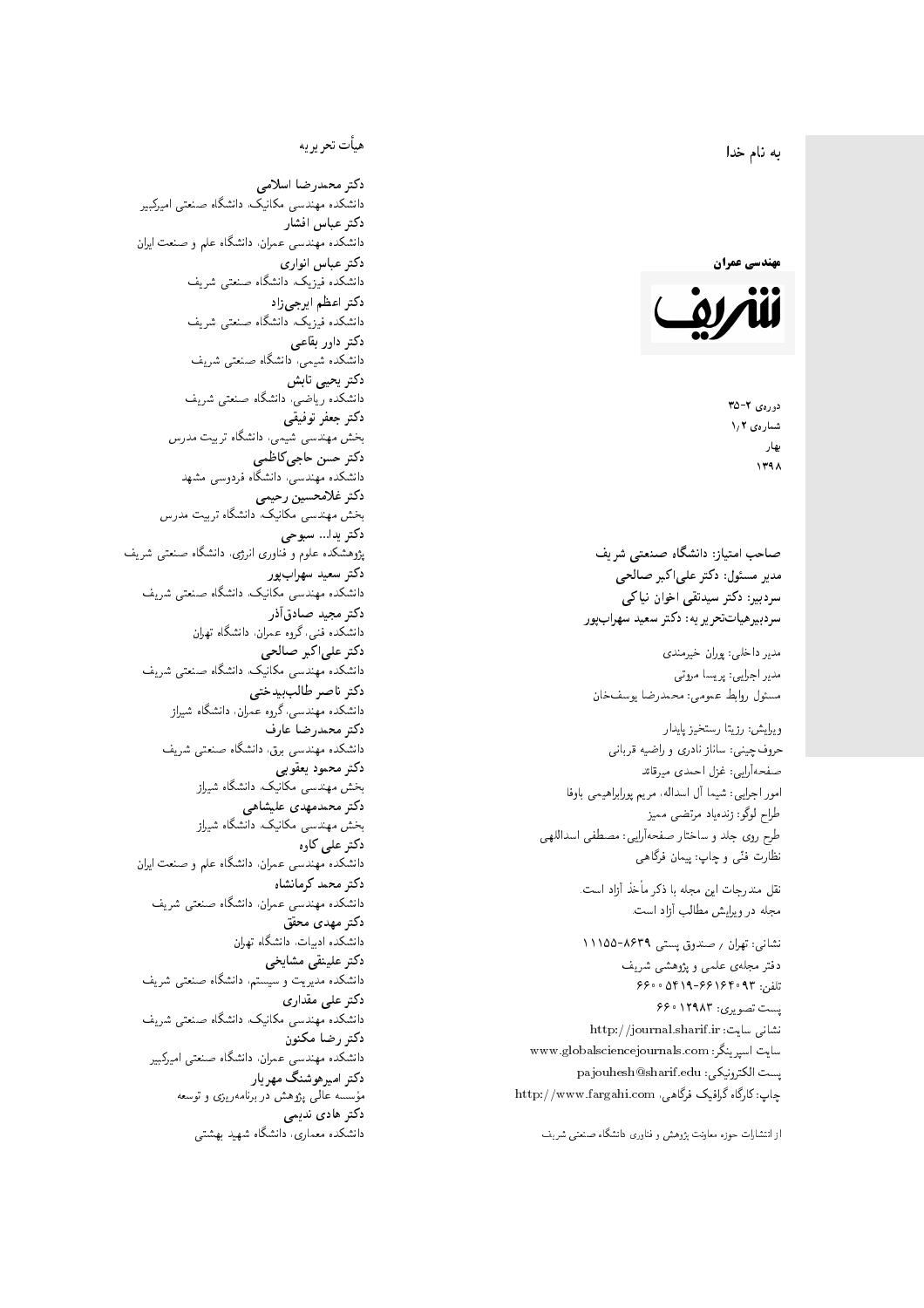هیأت تحریریهی تخ*صص*ی

• سردبیر تخصصی: دکتر ابوالحسن وفایی استاد دانشکدهی مهندسی عمران ــ دانشگاه صنعتبی شریف دكتر احمد ابريشمچي استاد دانشکدهی مهندسی عمران ــ دانشگاه صنعتی شریف دكتر همايون استكانچى استاد دانشکدهی مهندسی عمران – دانشگاه صنعتبی شریف دكتر عباس افشار استاد دانشکدهی مهندسی عمران ــ دانشگاه علم و صنعت ایران دكتر محمدعلى برخوردارى دانشیار دانشکدهی مهندسی عمران \_ دانشگاه علم و صنعت ایران دكتر حسين پورزاهدى استاد دانشکدهی مهندسی عمران – دانشگاه صنعتی شریف دكتر مسعود تجريشي دانشیار دانشکدهی مهندسی عمران ــ دانشگاه صنعتبی شریف دكتر ايوب تركيان دانشیار مرکز تحقیقات آب و انرژی ـــ دانشگاه صنعتبی شریف دكتر عباسعلى تسنيمى استاد دانشکدهی مهندسی عمران و محیط زیست ـ دانشگاه تربیت *مدرس* دكتر حسن حاجي كاظمى استاد دانشکدهی مهندسی ــ گروه مهندسی عمران ــ دانشگاه فردوسی مشهد دكتر سيدمحسن حائرى استاد دانشکدهی مهندسی عمران ــ دانشگاه صنعتی شریف دكتر اميررضا خوبي استاد دانشکدهی مهندسی عمران – دانشگاه صنعتی شریف دكتر فياض رحيمزاده استاد دانشکدهی مهندسی عمران ــ دانشگاه صنعتی شریف دکتر علی اکبر رمضانیانیور استاد دانشکدهی مهندسی عمران ـــ دانشگاه صنعتی امیرکبیر دکتر سیدمهدی زهرای<u>ی</u> دانشیار دانشکدهی فنی -گروه مهندسی عمران ــ دانشگاه تهران دکتر محمدمهدی سعادت یور استاد دانشکدهی مهندسی عمران ــ دانشگاه صنعتی اصفهان دكتر عيسى سلاجقه استاد دانشکدهی مهندسی عمران – دانشگاه باهنر کرمان دکتر مجيد صادق أذر استاد دانشکدهى فنى -گروه مهندسى عمران ــ دانشگاه تهران دكتر ناصر طالب بيدختى استاد دانشکدهی مهندسی ـ بخش مهندسی عمران ـ دانشگاه شیراز دكتر ارسلان قهرماني استاد دانشکدهی مهندسی ــ بخش مهندسی عمران ــ دانشگاه شیراز دكتر محمد كارأموز استاد دانشکدهی فنبی -گروه مهندسی عمران ــ دانشگاه تهران دكتر محمدتقى كاظمى

دانشیار دانشکدهی مهندسی عمران ــ دانشگاه صنعتی شریف

دكتر محمد كرمانشاه استاد دانشکدهی مهندسی عمران ــ دانشگاه صنعتی شریف دکتر عل*ی* کاوہ استاد دانشکدهی مهندسی عمران ــ دانشگاه علم و صنعت ایران دكتر سيدمجدالدين ميرمحمدحسيني دانشیار دانشکدهی مهندسی عمران ـــ دانشگاه صنعتی امیرکبیر دكتر سيدشهاب الدين يثر بى دانشیار دانشکدهی مهندسی عمران و محیط زیست \_ دانشگاه تربیت مدرس هيأت مشاوران دكتر رسول اجل لوئيان دانشکدهی علوم<sup>ـ</sup> گروه زمین¢شناسی ـ دانشگاه صنعتی اصفهان دكتر رضا أقايارى دانشکدهی مهندسی عمران ـــ دانشگاه رازی کرمانشاه دكتر محمدحسين باقرىيور دانشکدهی مهندسی عمران ــ دانشگاه شهید باهنرکرمان دكتر امير بذرافشان مقدم دانشکده، مهندسی عمران ــ دانشگاه شاهرود دکتر مجید پاسبانی خیاوی دانشکدهی مهندسی عمران ــ دانشگاه محقق اردبیلی دکتر حمید توپچی نژاد دانشکدهی مهندسی عمران ــ دانشگاه رازی کرمانشاه دكتر حسين تقدس دانشکدهی مهندسی فنی-گروه عمران ــ دانشگاه تهران دكتر عليرضا جهان يور دانشکدهی مهندسی عمران ــ دانشگاه ملایر دكتر اكبر چشمى دانشکدهی زمین شناسی ــ دانشگاه تهران دكتر مجتبى حسينى دانشکدهی مهندسی عمران ــ دانشگاه لرستان دكتر نادر خواجه احمد عطارى مركز تحقيقات ساختمان مسكن دکتر مهراله رخشانبي مهر دانشکده، مهندسی عمران ــ دانشگاه الزهرا دكتر ايرج رسولان دانشکده ی مهندسی عمران ـــ دانشگاه شهیدچمران اهواز دکتر مصطفی رضوانی شریف دانشکدهی مهندسی عمران ــ دانشگاه صنعتی خواجه نصیرالدین طوسی

دكتر مصطفى زمانيان

دكتر محمود شفاعي بجستان

دكتر عليرضا طالب بيدختى

دکتر سید شاکر هاشمی

دانشکدهی مهندسی عمران ــ دانشگاه شهیدبهشتی

دانشکدهی مهندسی عمران ــ دانشگاه شهیدچمران

دانشکدهی مهندسی عمران ــ دانشگاه خلیجفارس

گروه زمین شناسی ــ دانشگاه بین|لمللی امام خمینی (ره)

للمريق

مهندسي عمران